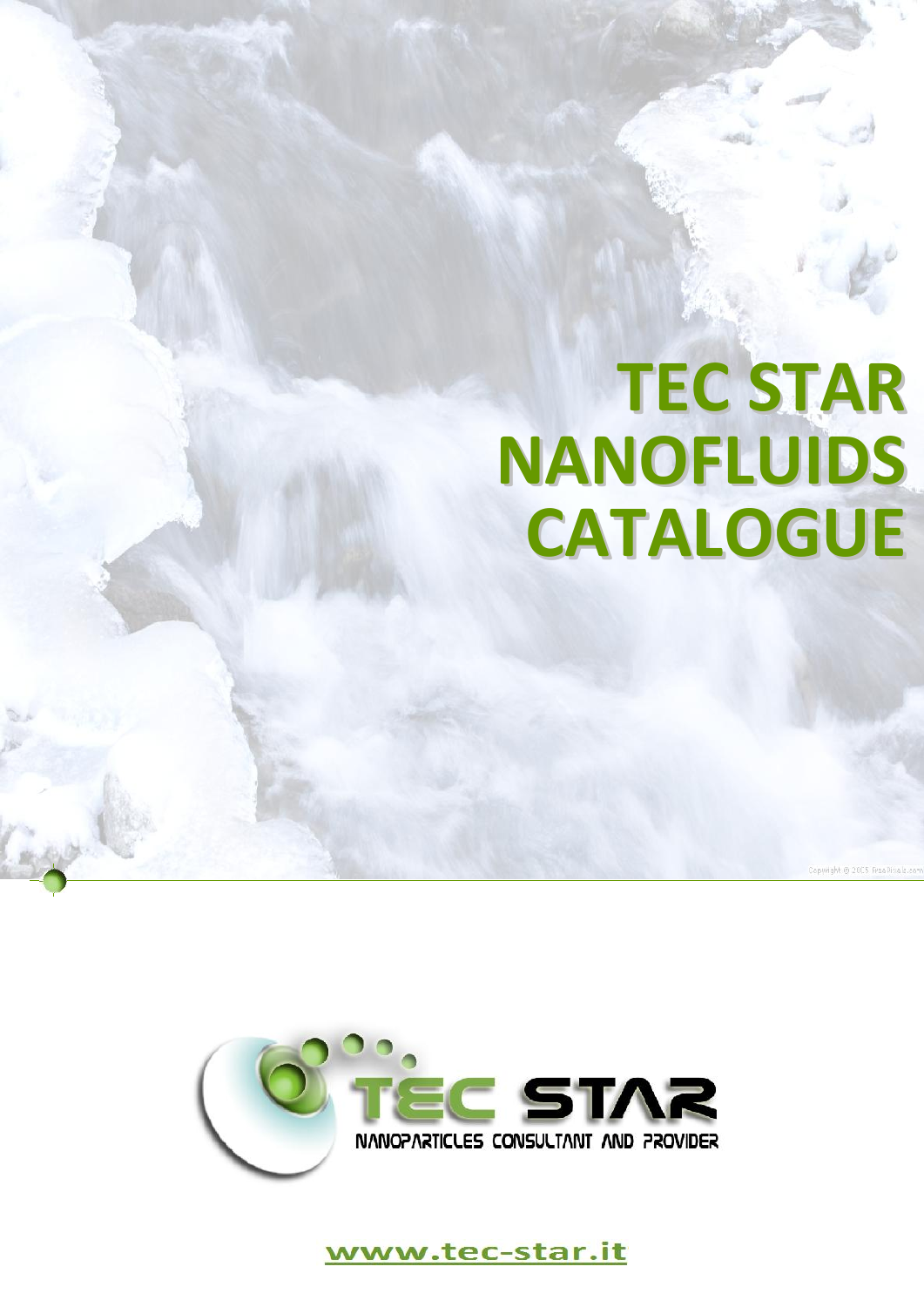### Tec Star Nanofluids Catalogue

TEC Star is able to provide different types of liquid suspensions and dispersions of nanoparticles, custom tailored on the customer's needs, starting from nanoparticles and liquids of different nature.

In the following are reported some of the already available stable solutions, but TEC Star is able to customize many other types of nanofluids based upon customer's requests. In particular the customer can tune: the type of nanoparticle, the type of the liquid matrix, and the concentration of the solid part.

Also for the materials already available, it is possible to tune the nanoparticle concentration, on the basis of the customer requests (up to certain limits depending on the type of nanoparticles).



#### Click on the Image to go to the Technical Sheet



www.tec-star.it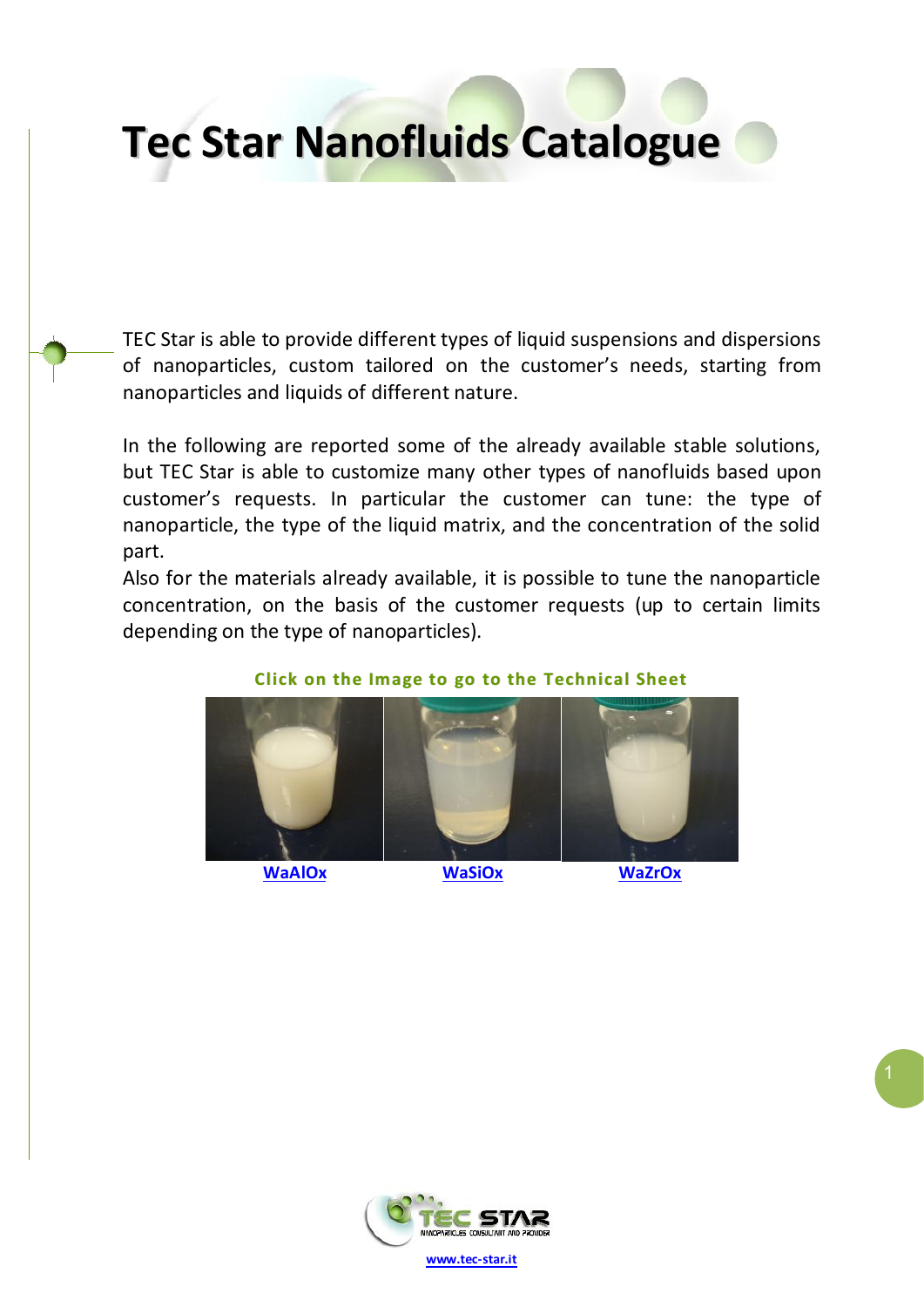### γ-Al<sub>2</sub>O<sub>3</sub> water dispersion

#### <span id="page-2-0"></span>*Specification Sheet*

| <b>Product Name</b>         | <b>WaAlOx</b>                               |
|-----------------------------|---------------------------------------------|
| <b>Product Description</b>  | nanoparticle dispersion in water            |
| <b>CAS Number</b>           | 7732-18-5 (water) ; 1344-28-1 (gamma Al2O3) |
| Particle Molar Mass [g/mol] | 101.96                                      |

#### *Images of product*



#### *Chemical and physical properties*

| TEST                                    | <b>SPECIFICATION</b> |
|-----------------------------------------|----------------------|
| Appearance (Form; Color)                | Liquid; white        |
| Average Particle Size (XRD) [nm]        |                      |
| Particle Crystal Phase (XRD)            | Gamma                |
| Viscosity (10 wt.% solid content) [cP]  | $18.9(21^{\circ}C)$  |
| Density (10 wt.% solid content) [g/cm3] | 1.068                |
| pH                                      | 5                    |
| Zeta potential [mV] (DLS)               | $+41.8$              |



2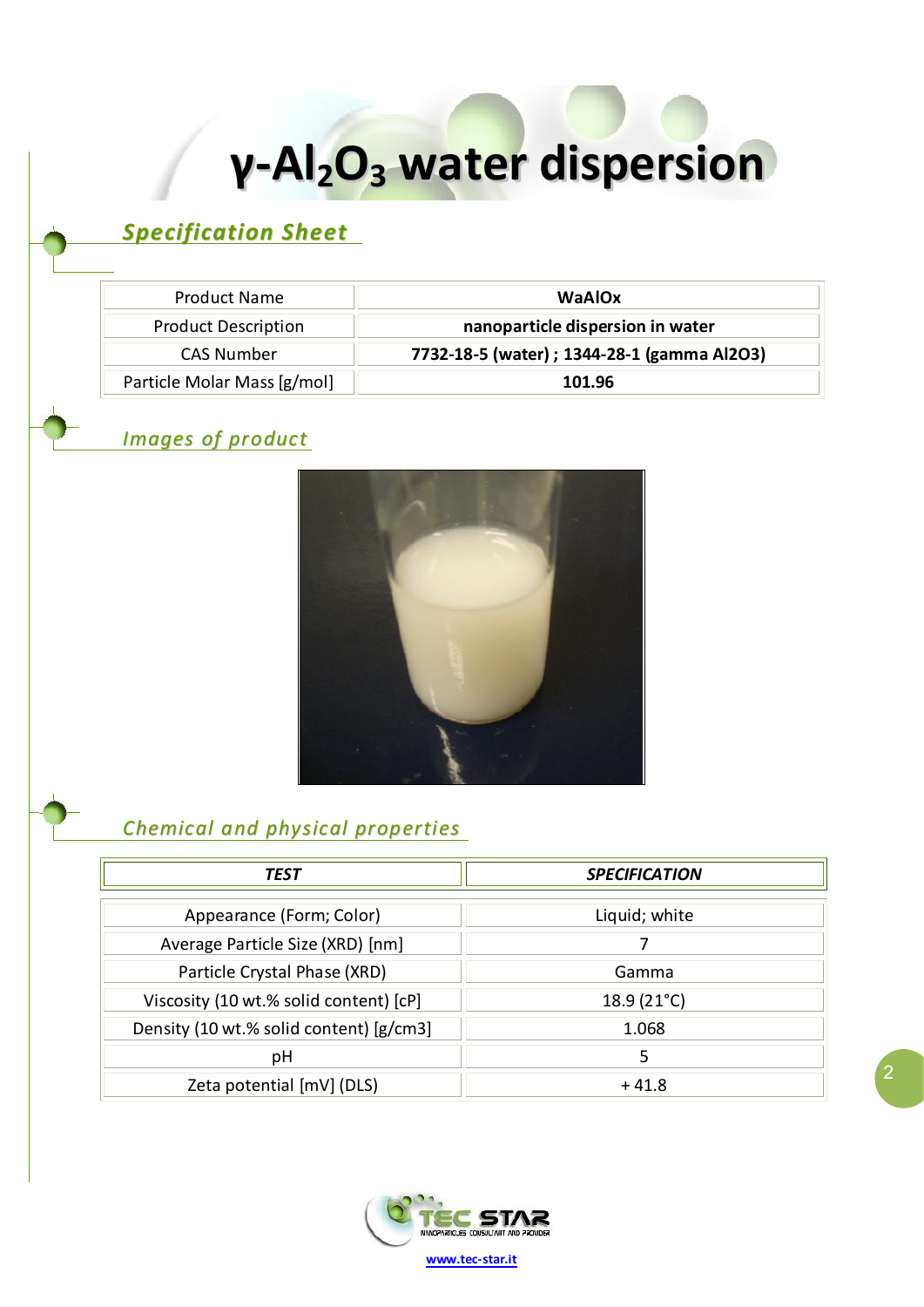## SiO<sub>2</sub> water dispersion

### <span id="page-3-0"></span>*Specification Sheet*

| <b>Product Name</b>         | <b>WaSiOx</b>                        |
|-----------------------------|--------------------------------------|
| <b>Product Description</b>  | nanoparticle dispersion in water     |
| <b>CAS Number</b>           | 7732-18-5 (water) ; 7631-86-9 (SiO2) |
| Particle Molar Mass [g/mol] | 60.08                                |

#### *Images of product*



#### *Chemical and physical properties*

| TEST                                    | <b>SPECIFICATION</b> |
|-----------------------------------------|----------------------|
| Appearance (Form; Color)                | Liquid; opaque       |
| Average Particle Size (SEM) [nm]        | 20                   |
| Particle Crystal Phase (XRD)            | amorphous            |
| Viscosity (10 wt.% solid content) [cP]  | 10.0(23°C)           |
| Density (10 wt.% solid content) [g/cm3] | 1.049                |
| рH                                      | 9                    |
| Zeta potential [mV]                     | $-31$                |



3